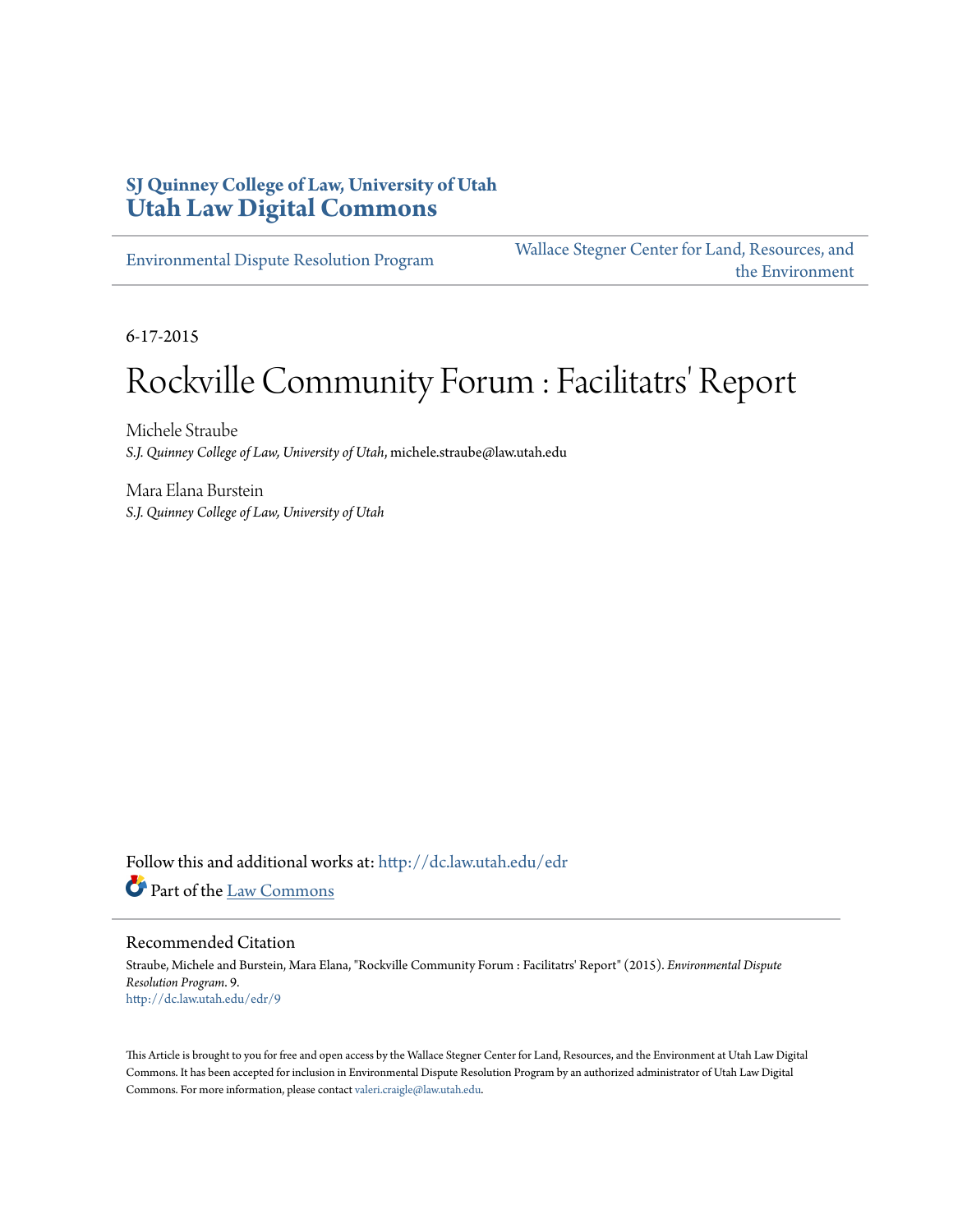

# **Wallace Stegner Center**<br>for Land, Resources and the Environment

UNIVERSITY OF UTAH S.J. QUINNEY COLLEGE OF LAW



### **Rockville Community Forum**

Held May 14, 2015, 6:30-9 pm to present Town Survey Results

# Facilitators' Report

Co-Facilitators: Michele Straube, Director, EDR Program Mara Elana Burstein, Research Associate

Submitted June 17, 2015

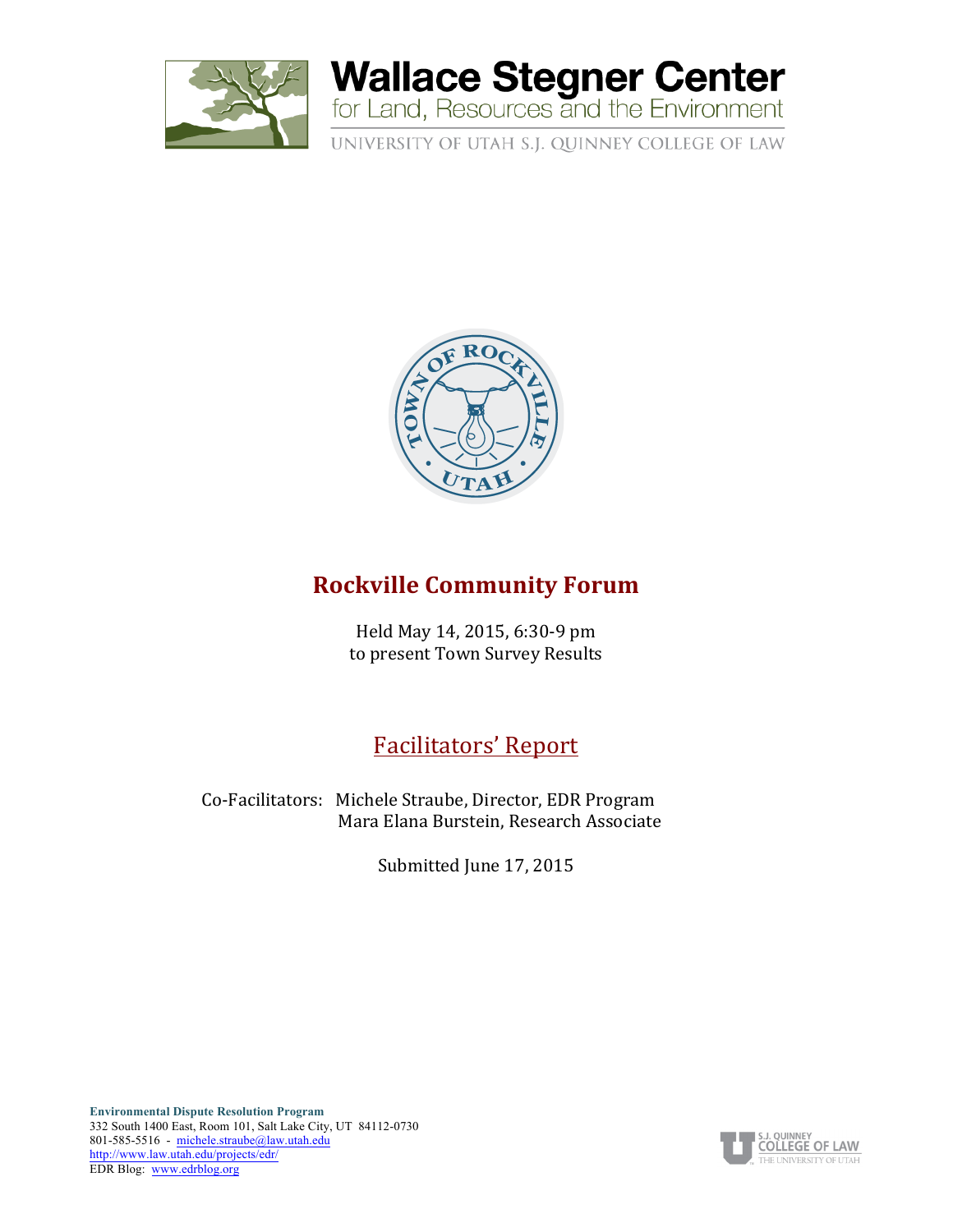# **Table of Contents**

| Stegner Center's Environmental Dispute Resolution Program (EDRP) | 3                                   |
|------------------------------------------------------------------|-------------------------------------|
|                                                                  | 3                                   |
| $\bullet$<br>$\bullet$<br>$\bullet$<br>$\bullet$<br>$\bullet$    | 4<br>4<br>5<br>6<br>8<br>8          |
| $\bullet$<br>$\bullet$<br>$\circ$<br>$\circ$                     | 9<br>9<br>9<br>10<br>11<br>11<br>12 |

#### Appendices

- A. May 14, 2015 Community Forum Agenda
- B. Rockville 2014 Town Survey Results, Five County Association of Governments slides from Community Forum

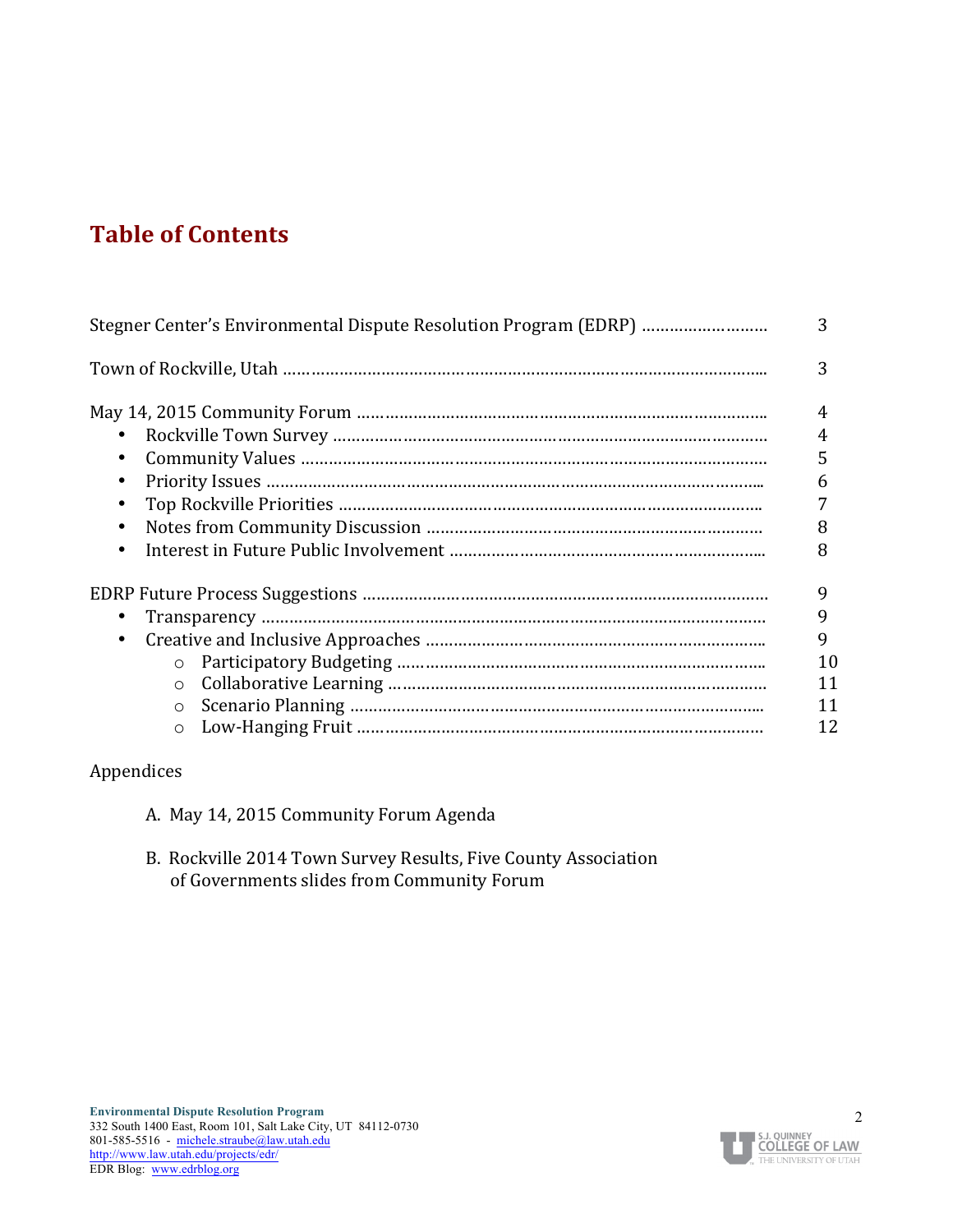#### **Stegner Center's Environmental Dispute Resolution Program (EDRP)**

The Stegner Center's Environmental Dispute Resolution Program (EDRP) — established in 2012 — promotes collaboration, mediation, and other alternative dispute resolution processes (ADR) as a means to address contemporary environmental conflicts. Focusing initially on environmental and natural resource conflicts in Utah, EDRP is building capacity for expanded and improved collaboration and mediation, while also documenting the extensive collaboration efforts already occurring in Utah and the Mountain West.

The program's approach redefines the meaning of "ADR." Usually thought of as an alternative to litigation, EDRP uses the term "ADR" to mean Additional Dialogue Required – using mediation and other collaborative processes to create an opportunity for dialogue, mutual understanding, and respect in environmental and natural resource conflicts. This approach builds long-term relationships, produces enduring and creative on-the-ground results.

In addition to academic instruction, public education, research and analysis, EDRP is available to "do the work" of environmental dispute resolution for select projects. Services available include conflict assessment, process design, and mediation/facilitation. EDRP staff is also available as a conflict coach or mentor in specific cases.

The Planning Commission and Mayor of the Town of Rockville, located in Southern Utah, reached out to EDRP for support on how to address contentious community issues surrounding land use, planning, and growth. They asked EDRP to design and facilitate a Community Forum to present the results of the most recent Town Survey in a way that would initiate a community conversation, and to offer process suggestions for town leaders to continue decision-making on priority issues in an open and transparent manner.

#### **Town of Rockville, Utah**

The Town of Rockville was founded by Mormon pioneers in 1862 and remains a rural, residential, and agricultural community to this day. Their General Plan—developed in 1988 and updated in 1997—reflects the community's intent to respect its heritage and govern itself with an emphasis on its quiet, small town atmosphere and its agricultural values. The General Plan contains a Town of Rockville Vision Statement, as well as chapters outlining existing conditions, assumptions for the future, community goals and planning policies for growth-related issues (land use, housing, population and services, transportation and circulation, environment, economy, capital improvements, and annexation). The town's Land Use Code provides more details on the specific requirements applicable to growth and development within the Town of Rockville. 

To ensure the Rockville Planning Commission's priorities are informed by the community, residents and landowners are encouraged to participate in a Town Survey every five years. The most recent survey was developed with the assistance of the Five County Association of Governments, and was distributed to Rockville residents and landlords/landowners (non-

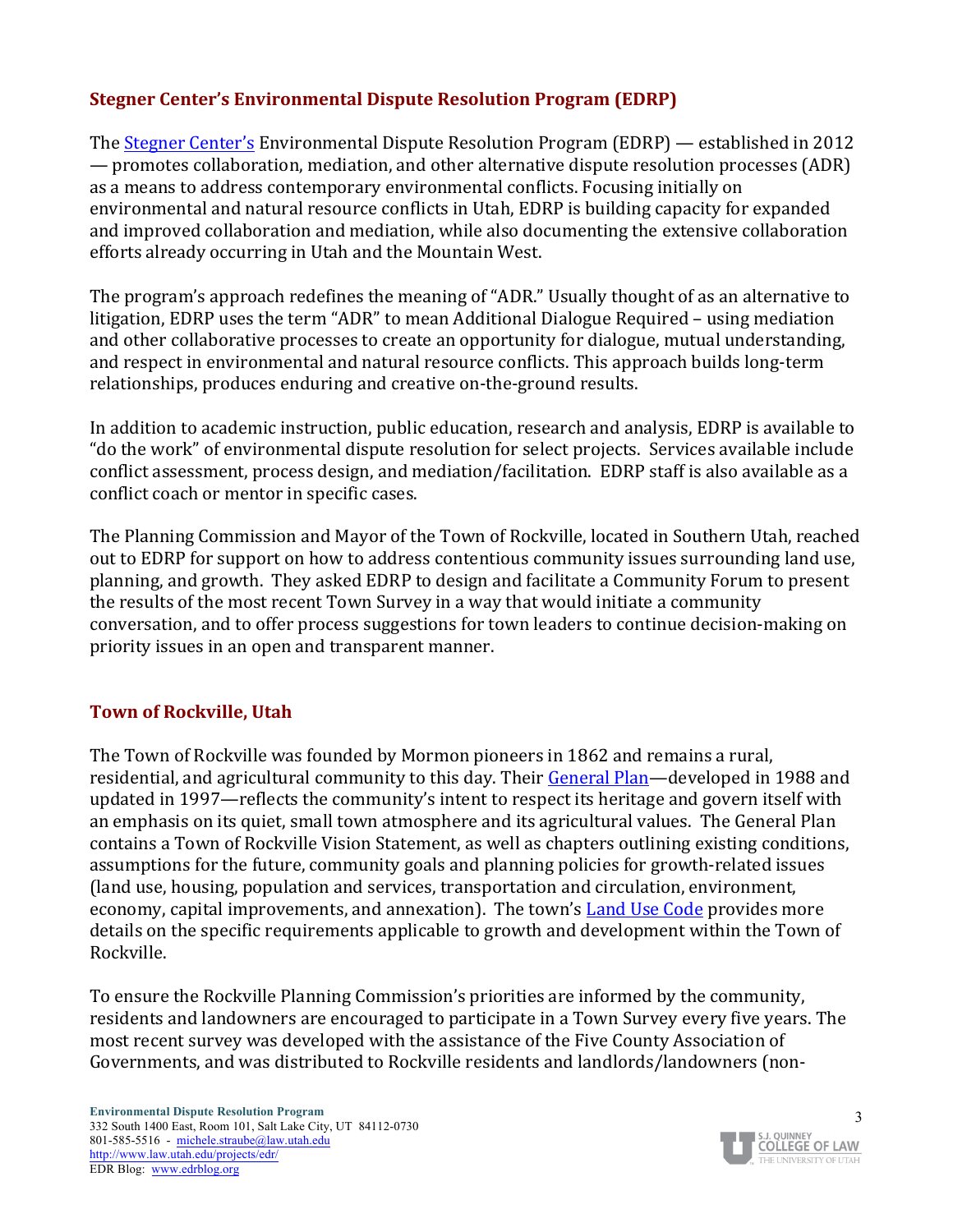residents) in November 2014. The survey questions and tabulated results will be available shortly on the Town website. The slides summarizing the 2014 survey results are attached to this Facilitators' Report as an appendix.

#### **May 14, 2015 Community Forum**

Town leadership informed EDRP that several issues had been contentious in previous meetings. EDRP designed the Community Forum agenda thoughtfully to 1) present the results of the survey, 2) solicit a list of additional community issues, 3) identify the town's current top priorities, and 4) set the stage for a future process to include community voices in addressing those issues. The Community Forum agenda is attached to this Facilitators' Report as an appendix.

About 50 community members attended the May 14, 2015 meeting. A reception was held from 6:30-7:00 pm, with refreshments provided by community members. The Community Forum started at 7:00 pm with a welcome by Robert Ford, Rockville Planning Commission co-chair and Tracy Dutson, Rockville Mayor. Both individuals stated that the Community Forum was the first of multiple meetings to be held on priority issues identified in part through the survey.

Facilitator Straube gave an outline of the evening, reiterating that town leadership was seeing the survey results for the first time at the Community Forum, learning and digesting the information along with community members. She acknowledged that "difficult" issues were likely to arise about which individuals might have strong opinions. This was seen as a positive (meaning that people care about their town). Ms. Straube encouraged all Forum participants to speak freely, but also to "take responsibility for the energy you bring into the room," to maximize the opportunities for creative problem-solving.

#### *Rockville Town Survey*

Gary Zabriskie, Deputy Director and Director of Community & Economic Development, Five County Association of Governments, gave a presentation summarizing the results of the 2014 Rockville Town Survey, and answered questions about the data gathering. The slides for his presentation are included as an appendix to this report, so they will not be summarized here in detail. 

The survey generated a 57% response rate (137 responses out of 240 surveys sent out), which is significantly high. The survey respondents were approximately 2/3 residents (91 surveys selfidentified how long they had "lived in Rockville") and approximately 1/3 landlords/landowners (44 surveys self-identified as "I do not live in Rockville"). The vast majority of survey respondents are home-owners  $(86.8\%)$ , with a small group of renters  $(4.3\%)$  and "other"  $(2.1\%)$ , and 12 respondents skipping this question (8.7%). Survey respondents included a broad crosssection of community history:  $41\%$  lived in Rockville for  $21+$  years,  $25\%$  for  $11-20$  years,  $16\%$ for 6-10 years, and 18% for 5 years or less. A majority of individuals taking the survey planned to continue living in Rockville for a long period of time:  $64\%$  for  $11+$  more years,  $6\%$  for  $6-10$  more years, 3% for 0-5 more years, and 25% were unsure. Finally, over 90% of survey respondents

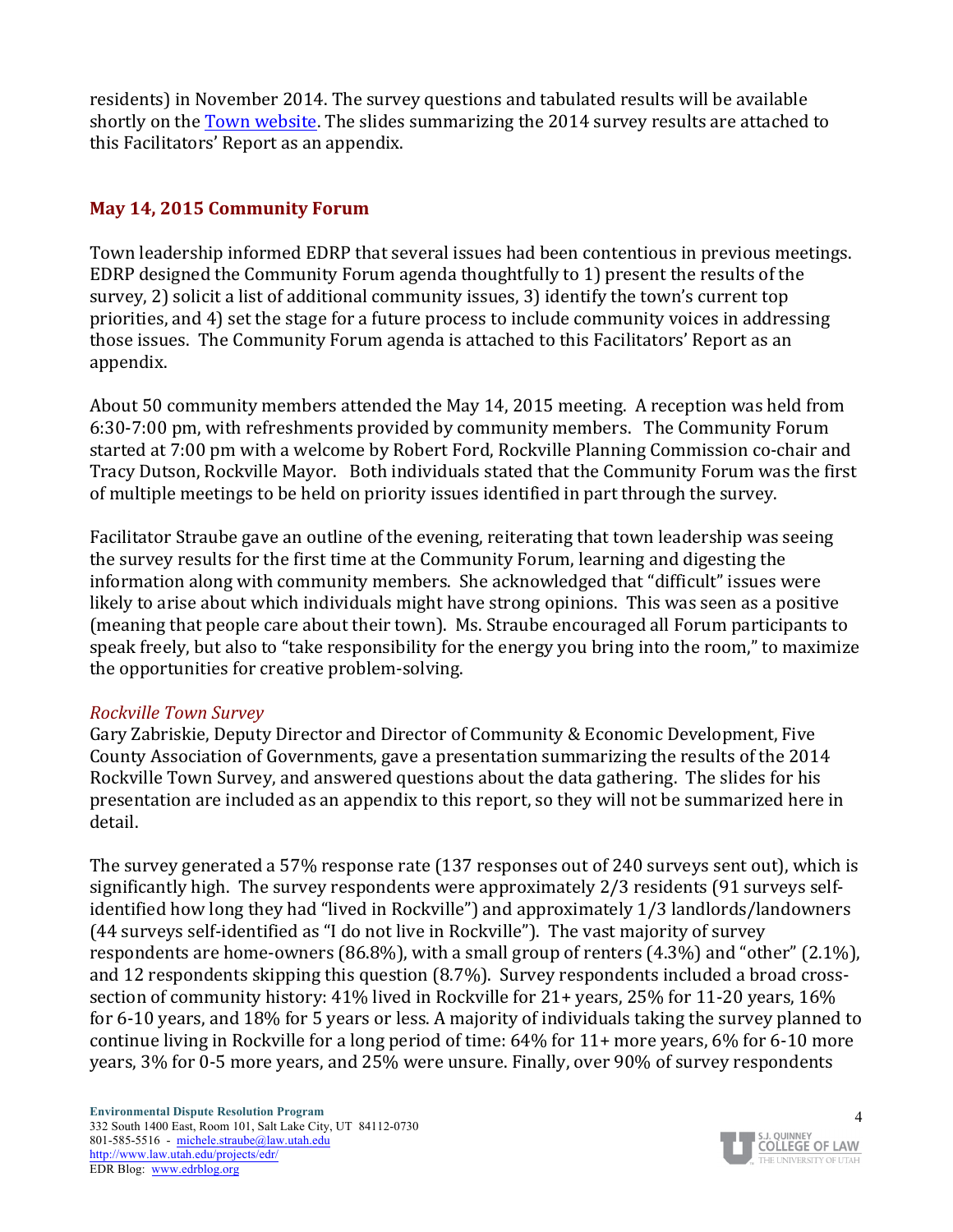agreed that "Rockville should continue to plan and prepare for challenges related to future growth in the Zion Canyon Corridor and greater Washington County area."

#### Audience Suggestion for Future Surveys

Present the results in both percentages and raw numbers, to avoid confusion.

#### *Community Values*

Community Forum attendees next reviewed and discussed Rockville's community values.

First, attendees were asked to pick someone in the audience they did not know at all or did not know well, and share a short story with that person about something they really valued about Rockville. Two stories were shared with the full group, both of which suggested that the historical and rural nature of the community is memorable to multiple generations of Rockville residents (grandparent to grandchild).

The survey results confirm that the community overwhelmingly values preservation of the unique community character. As shown in this slide, over 50% of survey respondents rate the natural landscape, historic preservation and agricultural areas as *extremely* important, and an additional 40+% rate them as *very* or *moderately* important. Other aspects of the unique community character identified through write-in answers to the survey include night sky, small town characteristics (i.e., lack of commercial, single-family), river, historic structures and features, and historic ditches.



Forum attendees next reviewed excerpts from the 1997 Rockville General Plan's Vision Statements and confirmed that these still accurately state the community's values and vision:

• Rockville shall continue as a community which respects its heritage and chooses to govern itself with an emphasis on its quiet, small town atmosphere and its agricultural values.

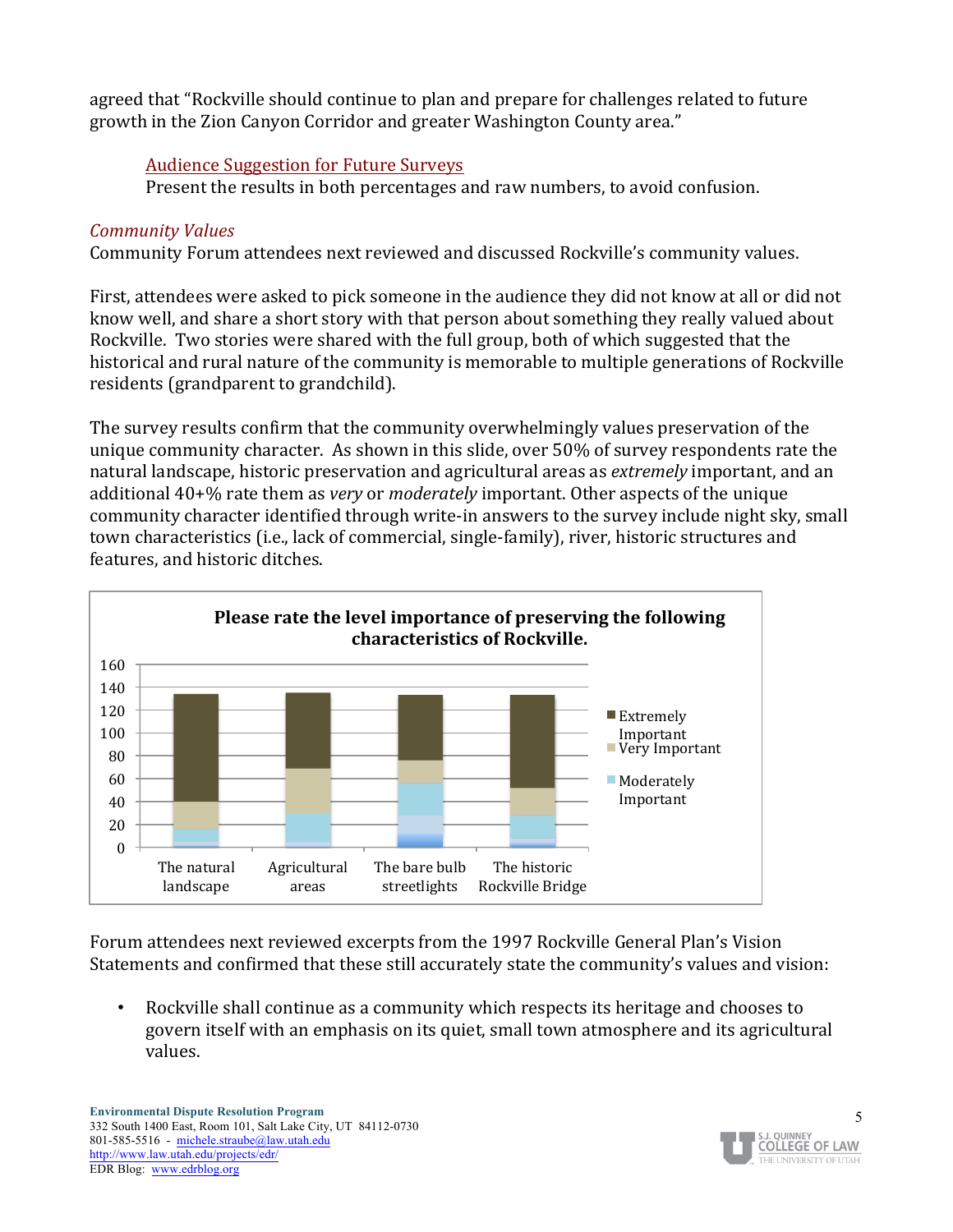- Any growth which Rockville may experience shall be carefully planned, consistent, and phased so that the town's quiet, rural values are maintained.
- Agricultural use, historic preservation, sensitive lands protection, and the maintenance of the community trust are essential elements which define our community.
- Rockville shall protect its natural landscape with special attention to the benches, floodplains, river and surrounding mountains.

The latest survey reconfirms the town's community values, as stated consistently in previous town surveys, even though the composition of the community may be changing. The 2014 Town Survey responses and Community Forum participants confirmed the values underlying the General Plan and Land Use Plan.

#### *Priority Issues*

Facilitator Straube started this portion of the Community Forum with two observations:

- Many of the priority issues identified in the survey are happening "to" the town (e.g., increased visitation to Zion National Park, growth of neighboring communities). Recognizing that things over which we do not have control are hard for us (as human beings) to accept, the town does have choices in facing the challenge to find ways to manage its "new normal" in ways that preserve community values.
- Many of the issues identified in the survey are tied together, such that decisions on one discrete issue may have an impact on other issues. Example issues from the survey include whether or not to allow commercial business or accessory dwelling units, both of which have possible town budget, water and traffic implications. The town cannot necessarily decide each item in isolation.

The priority issues listed in black below were identified from the survey results. Through specific questions (are there any significant issues missing?) and group discussion, Forum participants identified additional priority issues listed in blue below.

- Water
	- o Culinary
	- o Irrigation
- Increasing traffic
- Rockville Bridge
- OHV / ATV
- Recreation / trails
- Parking limitations
- Municipal services / tax revenue
- Fire services
- Land use
- Commercial business
- Accessory units

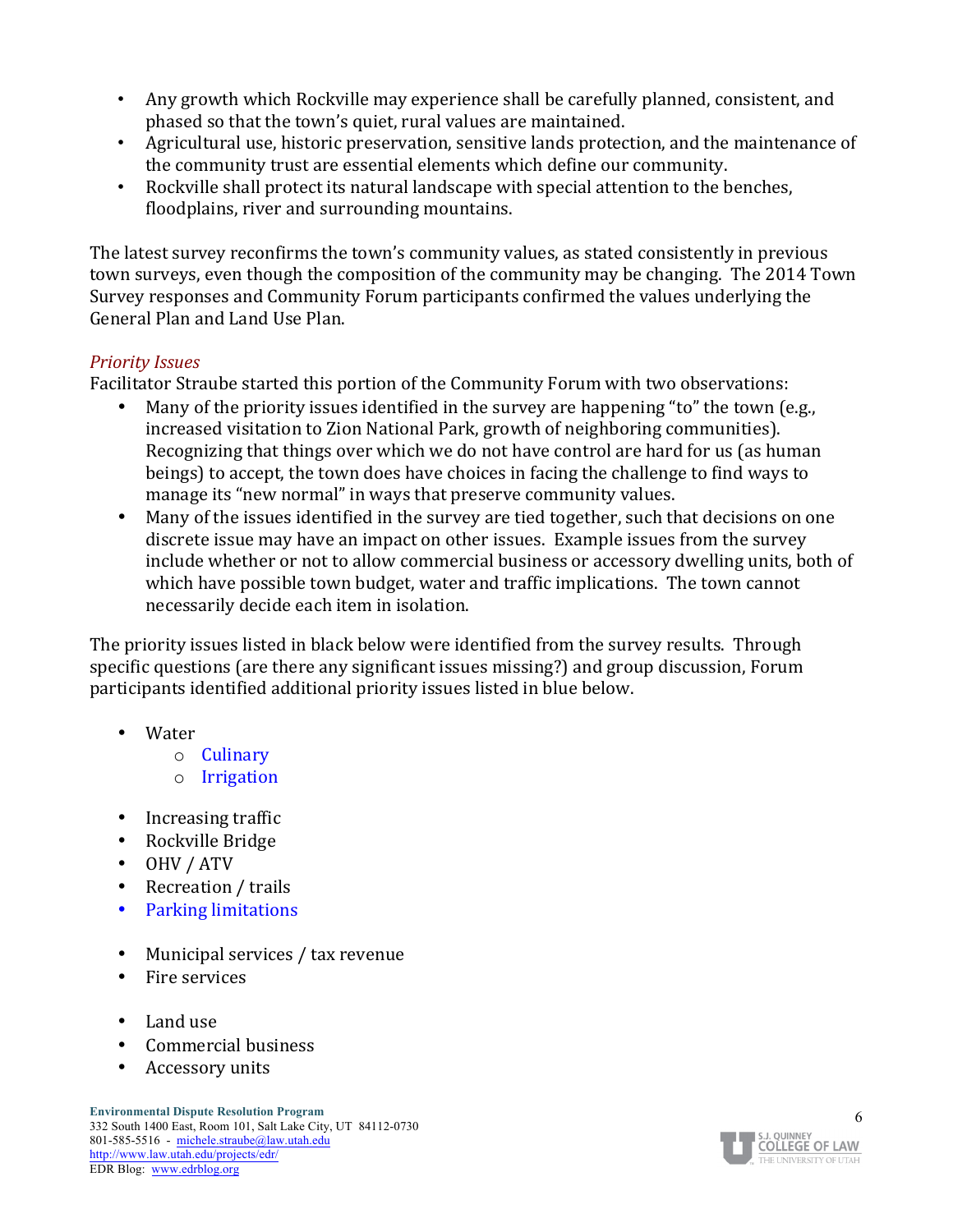- Affordable living  $/$  housing
- Geophysical hazards
- Camping
- Density
- Enforcement of land use ordinances
- Lack of land use options
- Commercialization of natural resources, including recreation within and around Rockville Town boundaries
- Over-flight traffic, including helicopters
- Population sustainability
- Conservation and preservation of open space, protection of sensitive lands
- Night sky

#### Top Rockville Priorities

Forum participants were given five green dots and asked to pick their *top five priorities* from the list above. Dots were to be placed one per issue, with a request not to place multiple dots on the same issue. The priority issues rated as follows (number of dots are noted in parentheses):

- 1. Increasing traffic (25)
- 2. Culinary water (23)
- 3. Commercialization of natural resources (18)
- 4. Historic bridge (16)
- 5a. Density (13)
- 5b. Enforcement (13)
- $6.$  Land use  $(12)$
- 7. Over-flights  $(11)$
- 8. Municipal services/tax revenue (10)
- 9.  $A$ ffordable living/housing  $(7)$
- 10.  $OHV/ATV(6)$
- 11.  $\text{Camping}(5)$
- 12. Accessory units (4)
- $13a.$  Parking  $(3)$
- 13b. Irrigation water (3)
- 13c. Land use options (3)
- 14a. Recreation/trails (2)
- 14b. Fire services (2)
- 15a. Commercial business (1)
- 15b. Geophysical hazards (1)
- 16. Population sustainability  $(0)$

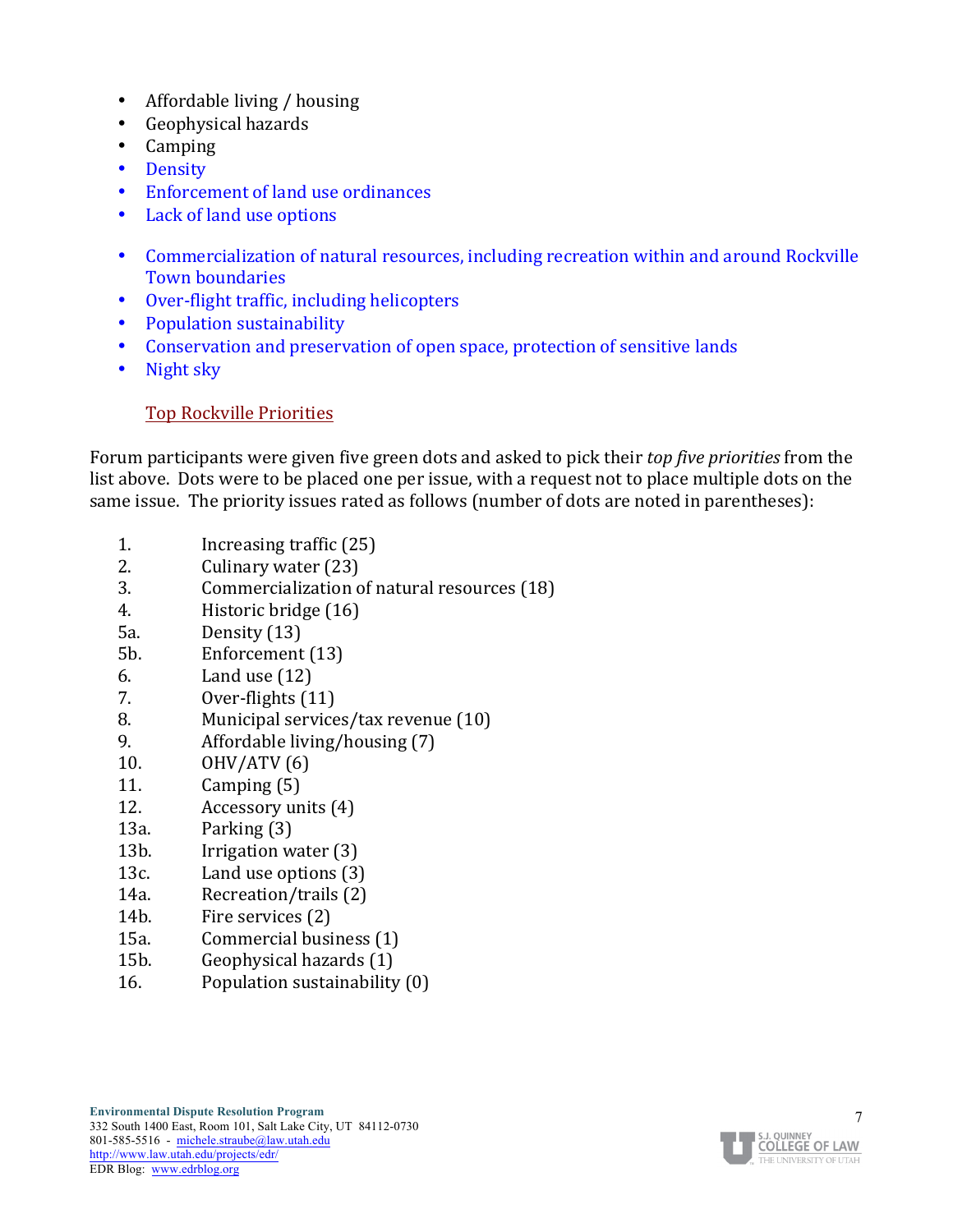#### Notes from Community Discussion

The following comments were made by Forum participants. Comments compiled here came from multiple sources: observations made during group discussion, and stickie notes and index cards available for anonymous comments.

- There should be a "commercial use" chapter in the town's Land Use Code, whether or not there is commercial use allowed in Rockville.
- Traffic / bridge / bypass are interrelated issues.
- Rockville should work with Zion National Park and the Town of Springdale regarding traffic issues.
- Rockville needs a comprehensive land use plan to address population growth:
	- $\circ$  A 3- or 5- or 10-year plan
	- $\circ$  With budget and numbers
	- $\circ$  Using projections from others to calculate costs, pros and cons.
- Rockville needs a way to enforce current and new rules. We don't have our own police or enough staff. The Town lacks funds for enforcement.
- There is no public access to the Virgin River within Rockville boundaries.
- Many relevant studies were identified by Forum participants. The suggestion was made to post them on the Town webpage or some other easily-accessible digital location. We have listed the studies as they were described [note, their names may be inaccurate and some might be duplicates].
	- $\circ$  "Hurricane to Zion", 2010, traffic projections
	- $\circ$  AOG population growth projections
	- $\circ$  Zion Corridor study
	- $\circ$  UDOT study, will be completed August 2015, implications for 10-20 years, as well as FY 2016/17
	- $\circ$  Washington County water study, few years ago, presented 5 alternatives (and there may be more alternatives that weren't identified)
- Another suggestion was to create an on-line interactive comment opportunity regarding key issues.

#### Interest in Future Public Involvement

A sign-up sheet was circulated for individuals to state how they would like to be involved in future discussions on specific topics. The individual was asked to identify the topic of interest, and then indicate "how I want to be involved":

- I want to be an active participant in a working group or task force on this issue.
- I will attend a public forum to learn more about this issue.
- Just give me regular updates.

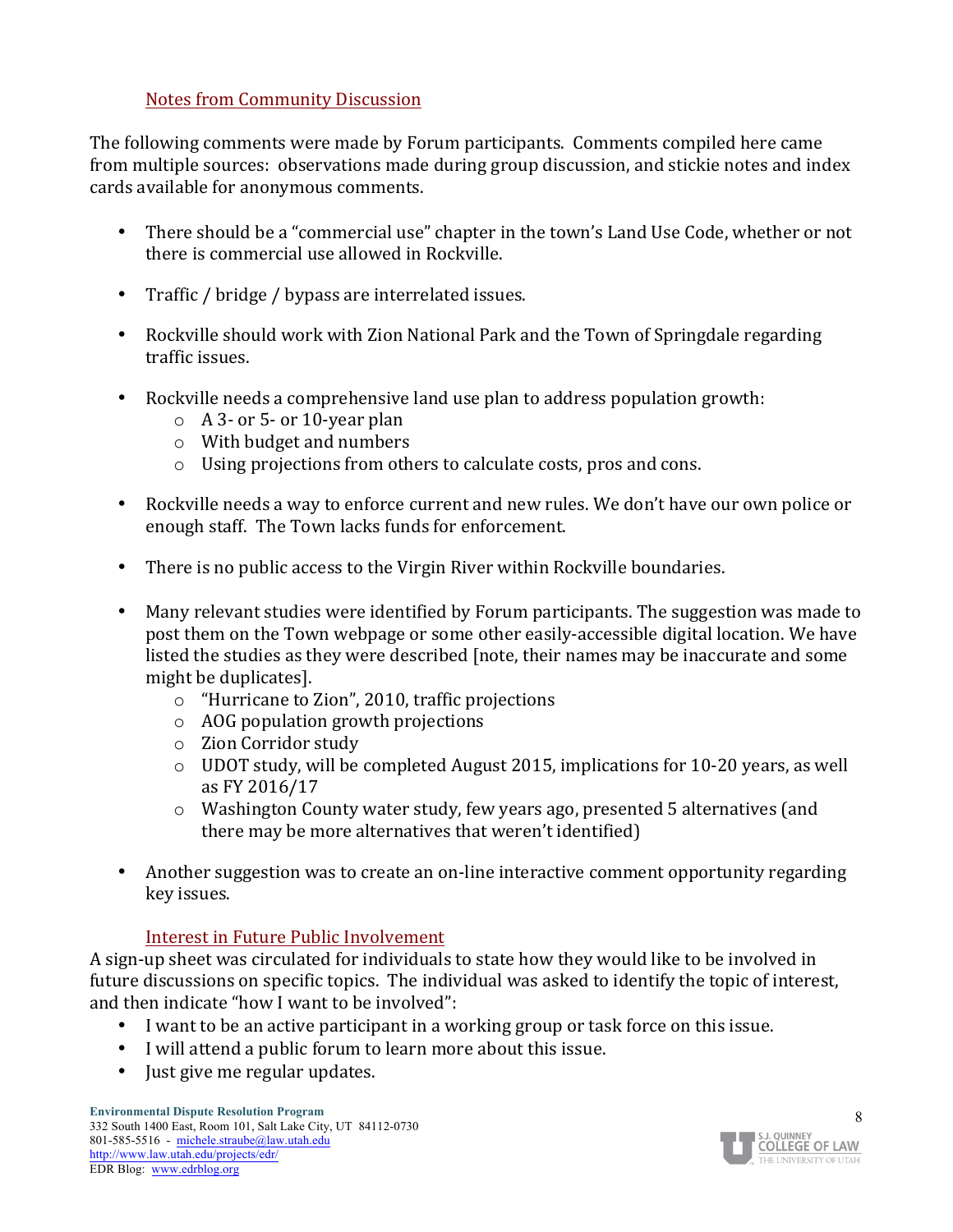The completed sign-up sheets were handed directly to town leaders at the end of the Community Forum.

#### **EDRP Future Process Suggestions**

The EDR Program has been asked to offer process suggestions for town leaders to continue decision-making on priority issues in an open and transparent manner. We offer some general suggestions on ways to maintain transparency and encourage continued community input, and also provide some ideas for promoting community learning and collaborative problem-solving on specific issues. *DISCLAIMER: We are not providing legal advice, nor is this a formal process design. The process suggestions are ideas only that need further fleshing out before being implemented.*

#### **Transparency**

Post survey results to Town website.

- Questions with quantifiable answers
- Compilation of write-in answers
- Five County AOG slide presentation

Collect and provide on-line access to relevant studies (preliminary list identified by Forum participants, but there may well be more studies to include).

Explore opportunities to create an on-line interactive comment opportunity regarding key issues. (Five County AOG offered to help with this)

Identify key issues that lend themselves to follow-up meetings, and set them up.

Review the sign-up sheets identifying individuals who want to be more involved in problemsolving, and let that reflection of interest inform future process. Respond to these individuals personally with a status update.

Provide regular (quarterly?) status updates to the entire community on key issues. (via newsletter, email blast, website postings, etc.)

Ensure that all categories of Rockville citizens are represented in future planning work (residents, distance landowners, renters, existing commercial).

#### **Creative and Inclusive Approaches**

As mentioned at the Community Forum, many of the issues of concern are linked to each other and cannot necessarily be decided in a vacuum. Likewise, several of the issues cannot be solved by Rockville alone. We encourage Town leaders to be intentional about which issues to consider together, and to ensure that all stakeholders needed to develop and implement a sustainable

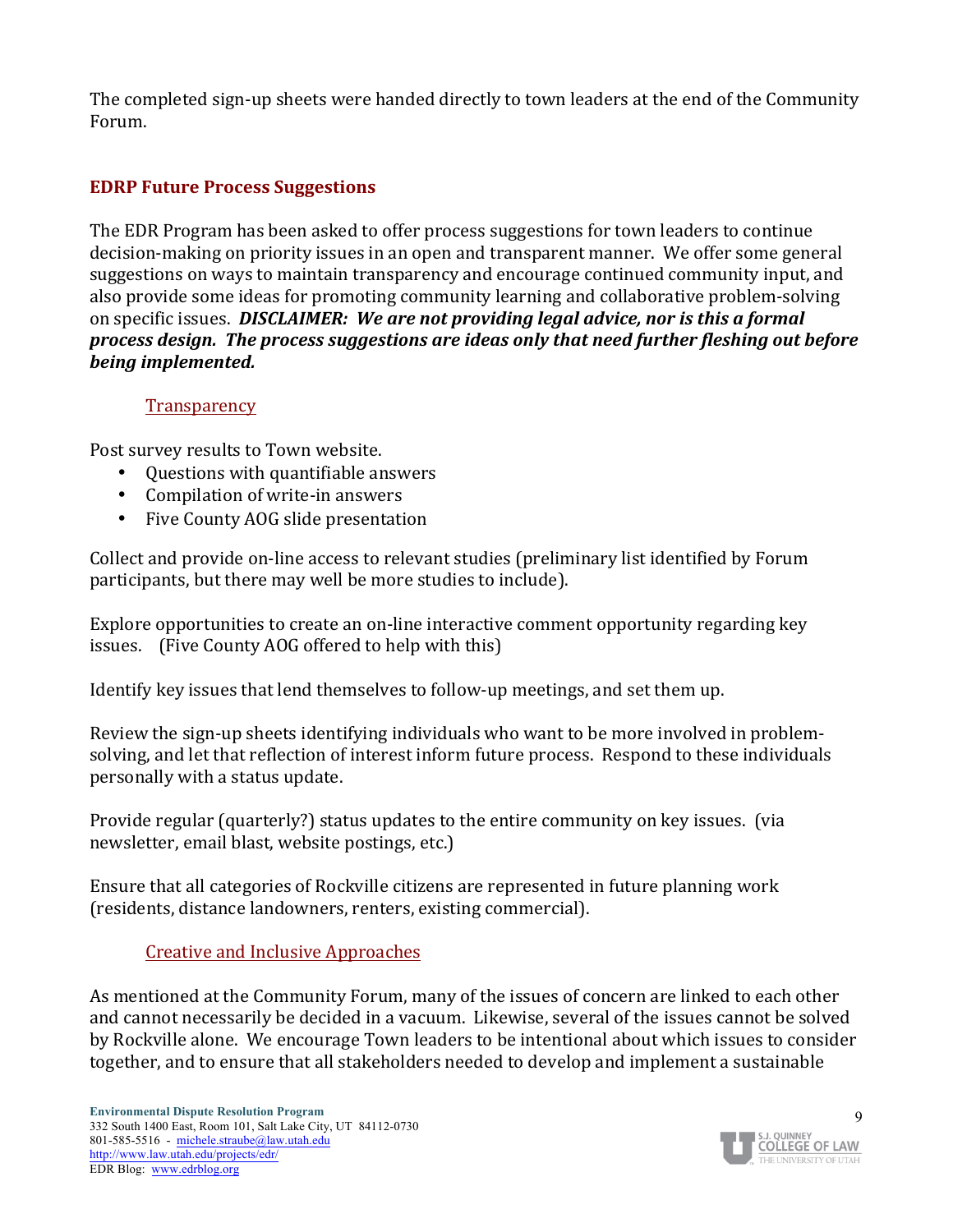solution are included early on.

We also encourage Town leaders to use an inclusive problem-solving approach to many of the priority issues, as a way to leverage the rich intellectual capital and personal history with the issues found in your community. Such an approach does not start with a proposed solution; rather the optimal solution is built on the basis of a full understanding of the relevant facts, desired outcomes and creative brainstorming. A problem-solving approach will likely follow these general steps:

- *Collaborative learning*: Gather all significant information on an issue and share it with the community in a way that all interested community members can come to a similar level of understanding about the underlying facts, challenges and opportunities.
- *Develop desired outcomes*: After an opportunity for collaborative learning, develop a general sense of desired outcomes for the issue, and test them with community members. Desired outcomes, which may be framed as evaluation criteria, provide sideboards for discussion about various possible solutions and help identify the trade-off's any given decision might require. Desired outcomes can be specific to the issue at hand (e.g., reduced traffic on side streets) and more generic (e.g., minimum impact on municipal budget).
- *Brainstorm options*: Work with interested community members to identify possible options for addressing the issue that appear to meet the greatest possible number of desired outcomes (recognizing that, in some circumstances, not all desired outcomes can be met). This part of the process should be creative, with any and all ideas encouraged.
- Compare the options to the desired outcomes/criteria to make a reasoned choice. This could be selection of one single option, or multiple ideas blended together to find a solution that works best.

We have not researched the issues you face, so will not make specific process recommendations. We do, however, see some potential synergies and community problem-solving opportunities among the issues raised by survey respondents and Forum participants. In the following sections, we identify some creative approaches to problem-solving complex problems that Rockville may find valuable.

#### Participatory Budgeting

Participatory budgeting (PB) as a way to help community members learn about the trade-offs required in public budgeting, and provides an opportunity for taxpayers to work with community leaders to inform budget decisions. We are familiar with two somewhat related ways to use participatory budgeting. One approach implies shared decision-making; it assumes an available pot of money for a specific purpose and asks community members to help decide the projects on which to spend the money. The other approach is more educational and evaluative; it assumes that possible expenditures exceed available government resources and, through use of a game, asks community members to make value judgments about which income sources and expenditures should be pursued.

One of the key issues identified through the survey and at the Community Forum is the

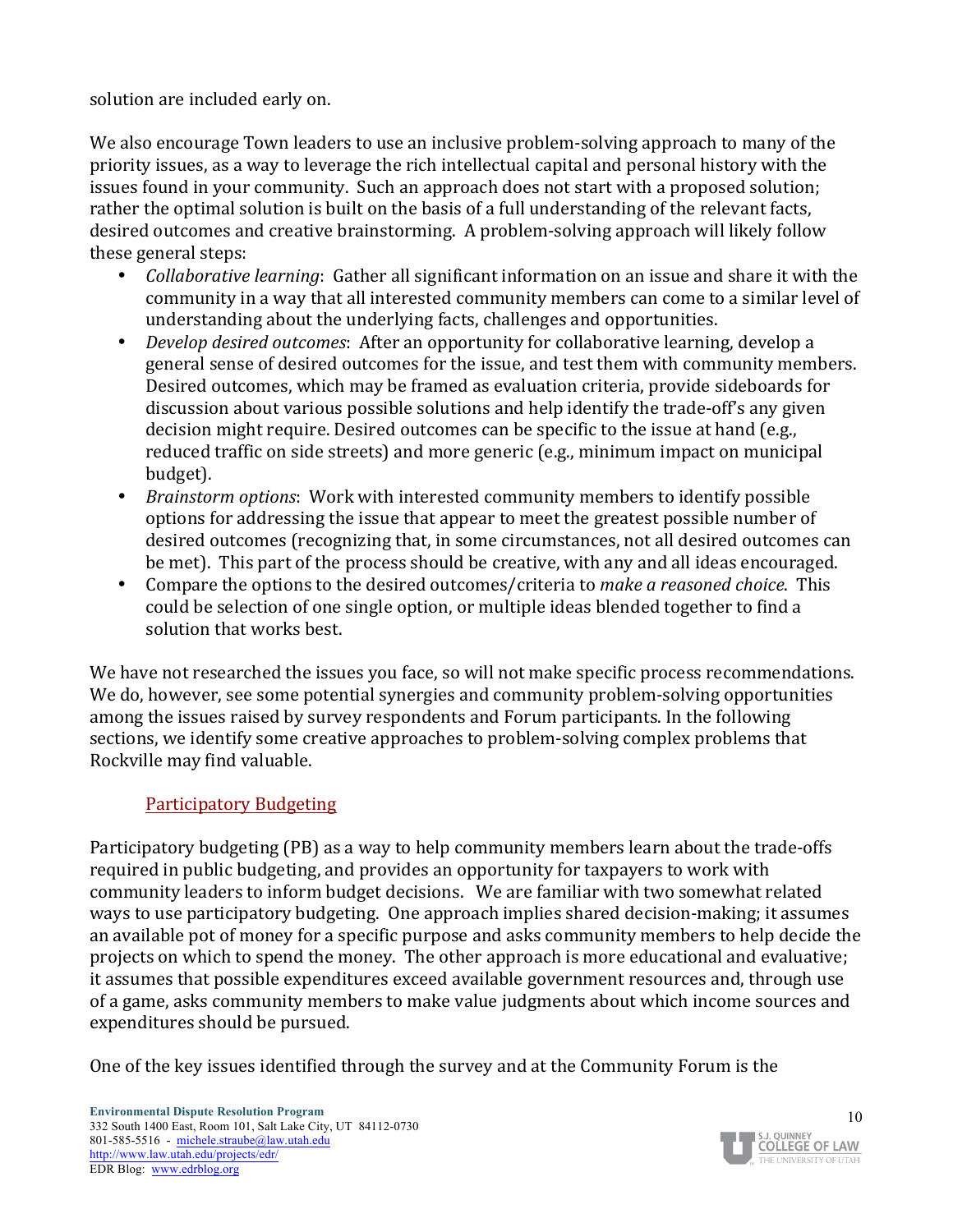inadequacy of town financial resources to perform necessary and desired functions. It is our understanding that there is strong community resistance to the various known ways to increase town resources (e.g., taxes, commercial use). It is possible that through the second approach to participatory budgeting, community members could explore the difficult choices that will need to made to correlate existing and potential additional revenue sources to desired municipal services.

More information about participatory budgeting available here:

- http://www.participatorybudgeting.org (Participatory Budgeting Project)
- https://www.commdev.org/userfiles/files/1613\_file\_GPB.pdf (A Guide to Participatory Budgeting)

#### Collaborative Learning

*Water* was one of the top priority issues, and one about which there is much for the community to know. It is an ancillary issue for several other top priority issues  $-e.g.,$  the decision of whether and how to allow commercial use may have an impact on water resources. There also appear to be multiple players, each of whom plays a unique role in the long-term supply of water to the Town of Rockville. This may present an opportunity for collaborative learning about current and future demand and supply of water to the Town.

The Town might consider hosting an educational community evening on the topic of water. In order to prepare for the educational community evening, it might be prudent to work with a smaller group of water "experts" first to identify and gather up the relevant information. The smaller group should probably include the Town (whomever manages the culinary water system), the shareholder company, the irrigation company(ies), Springdale (to the extent Rockville currently relies on their water supply), and any regional water authority with relevant information. 

Relevant information to be gathered would include supply information (current sources of water and long-term assumptions about its availability, possible future/additional sources of water) and demand information (current and future assumptions about demand). Presenting this type of information to the community should inform future community conversations about the many issues potentially impacted by or having an impact on water supply.

There are additional priority topics that may lend themselves to a collaborative learning approach, but we have used water as an illustrative example.

#### Scenario Planning

*Increasing Traffic* was identified at the Community Forum as the *top* priority issue. Several other high priority issues appear to be directly related to increasing traffic, either as a potential cause for increased traffic (e.g., OHV/ATV, camping, recreation/trails, commercialization of natural resources) or as being the direct impact of increasing traffic (e.g., historic bridge, parking). Other top priority issues (e.g., commercial business, accessory units, affordable housing) may